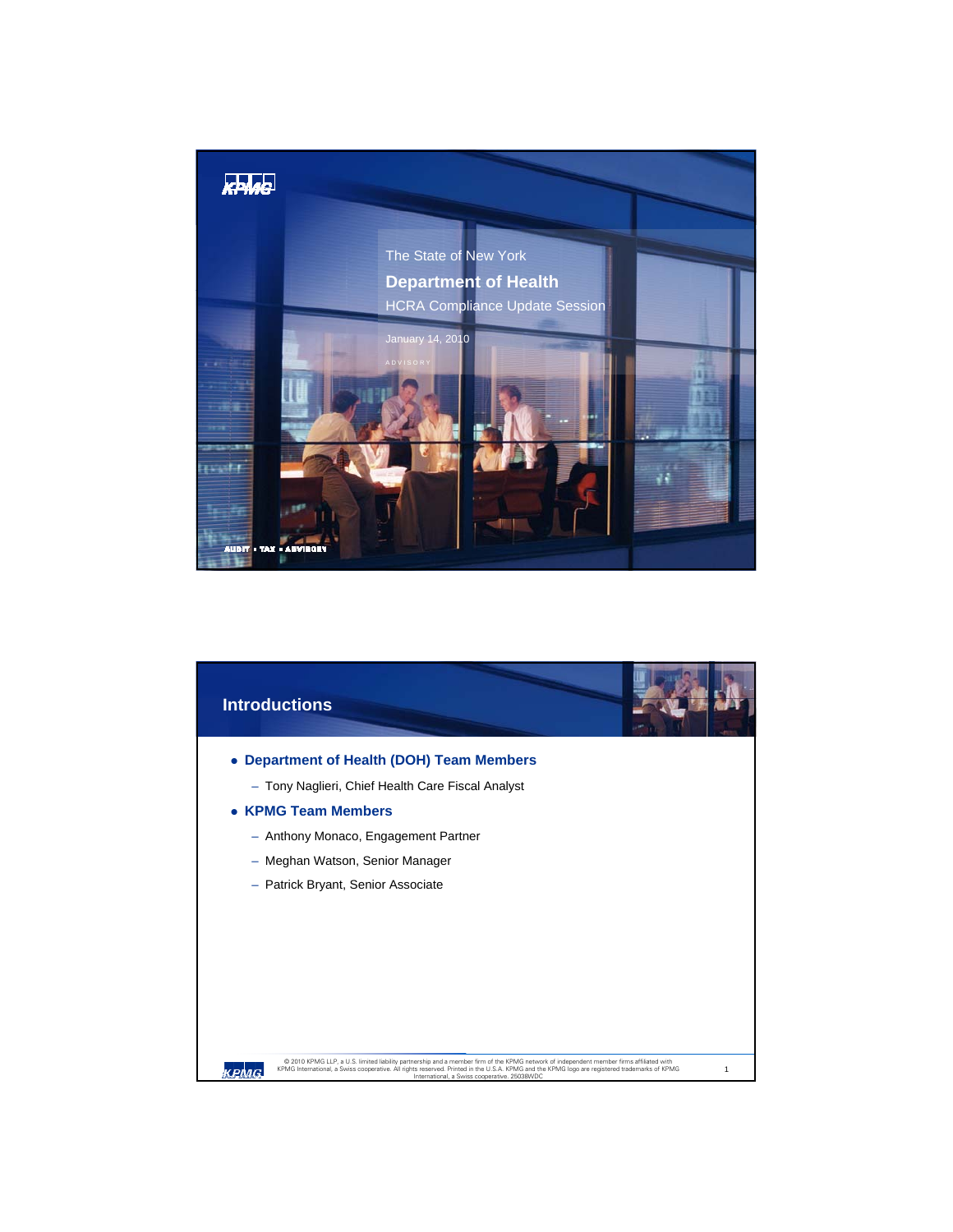

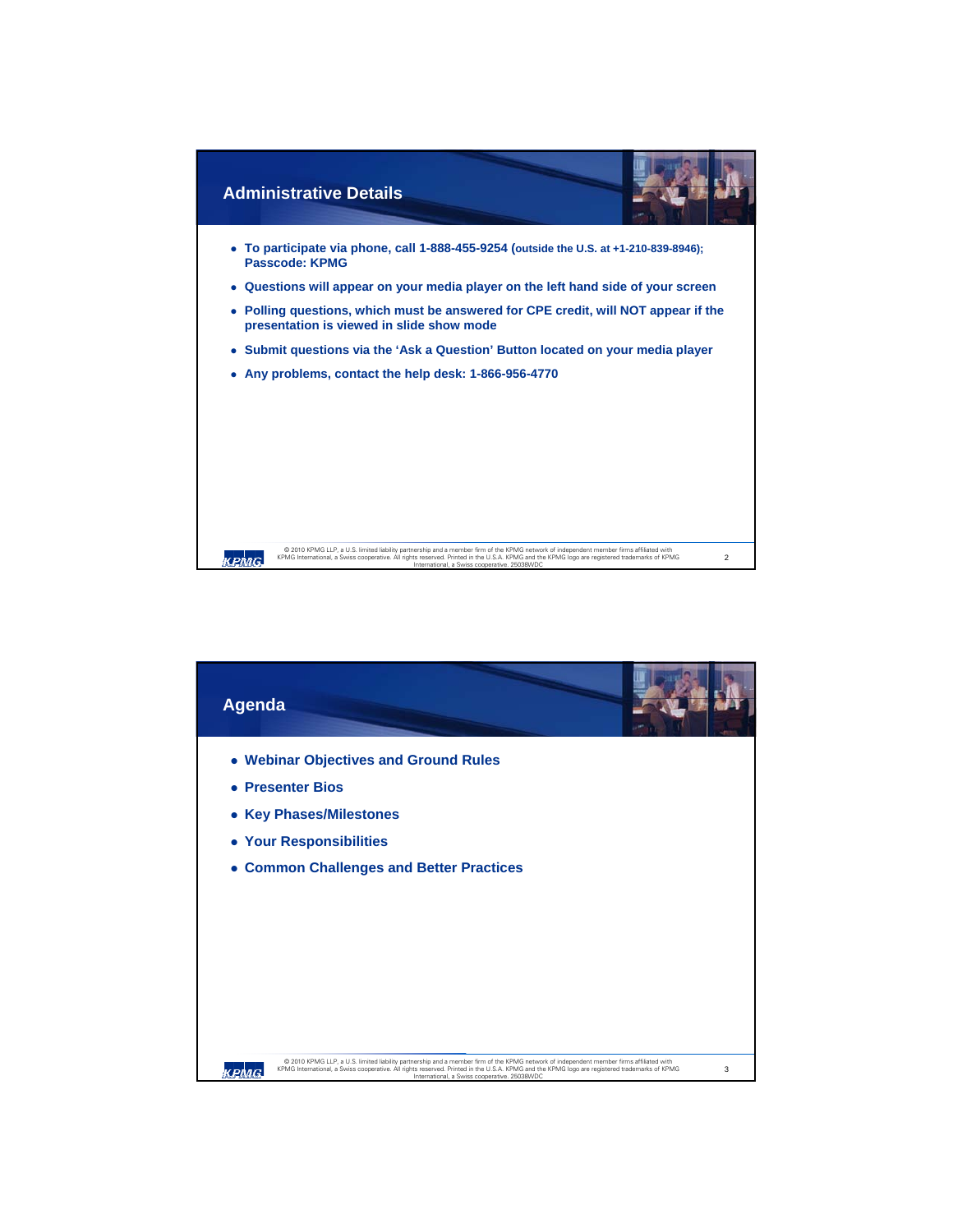

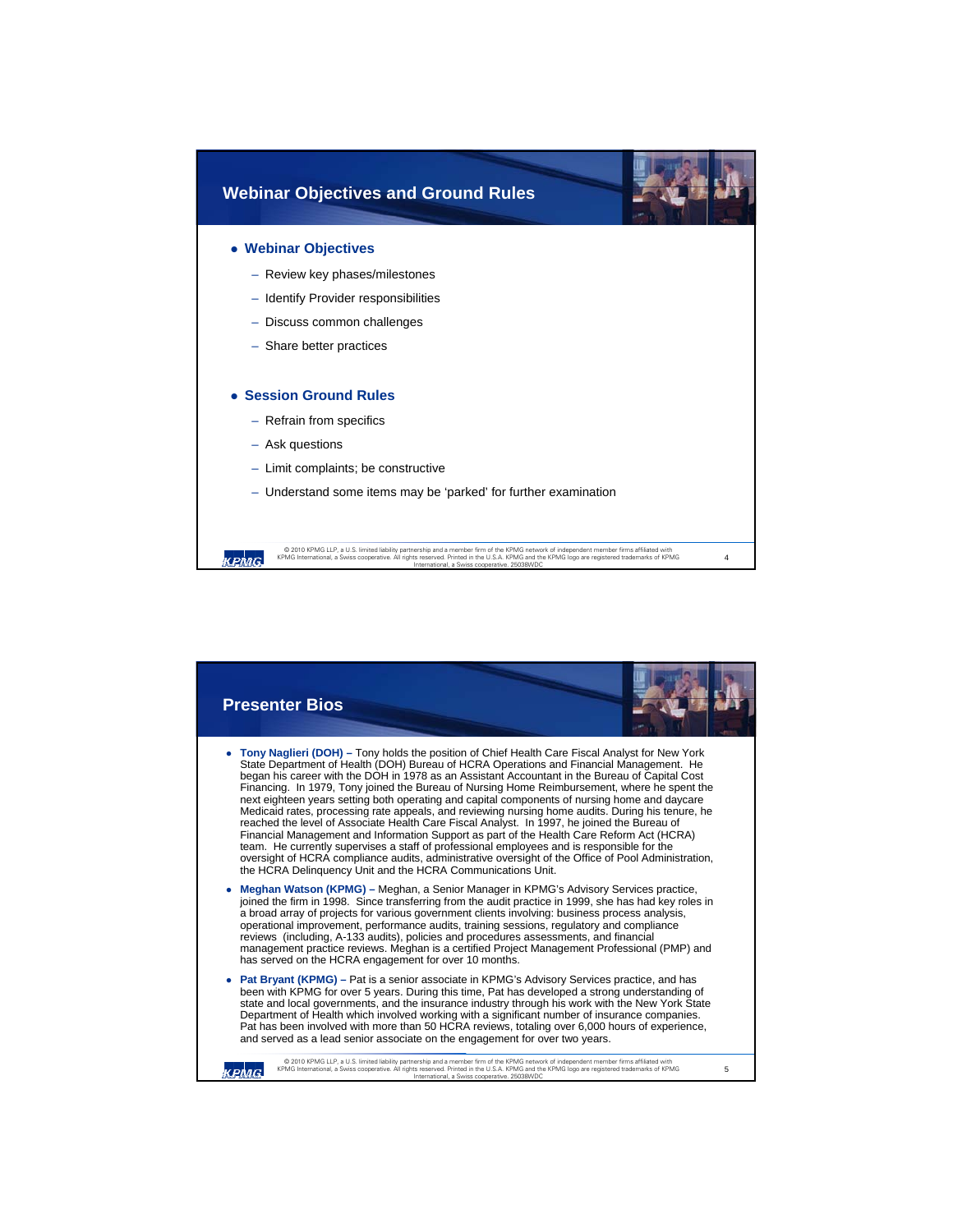

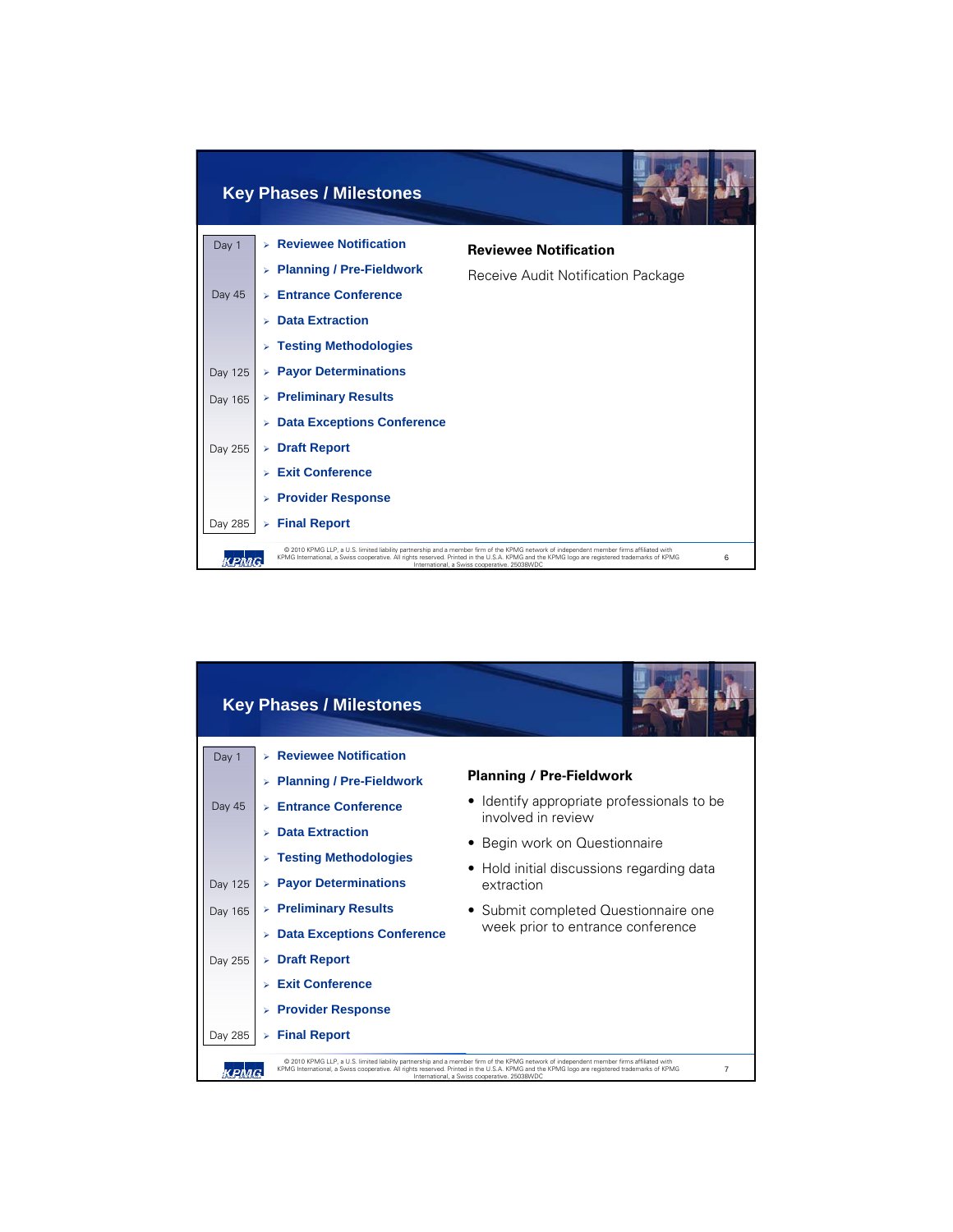

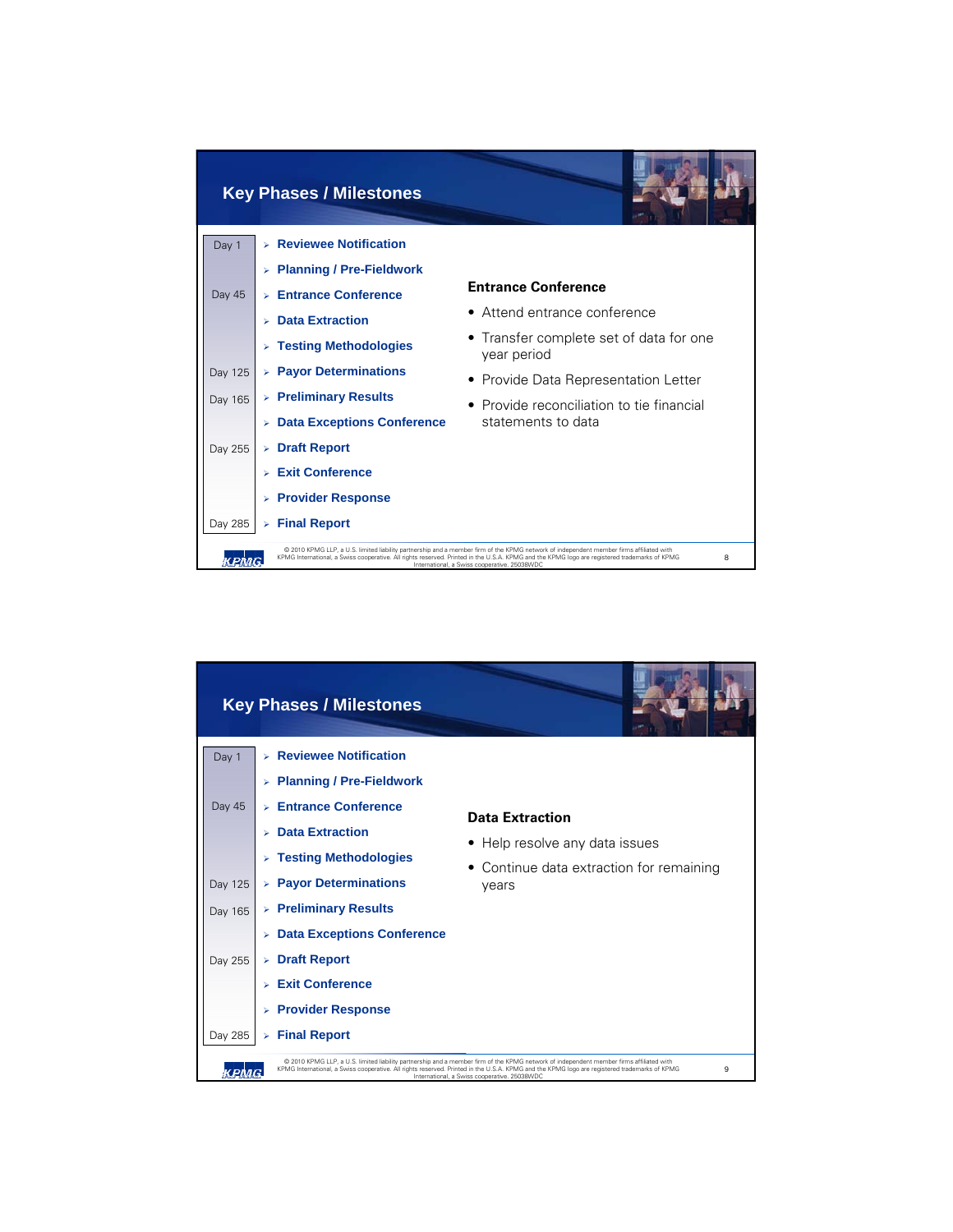

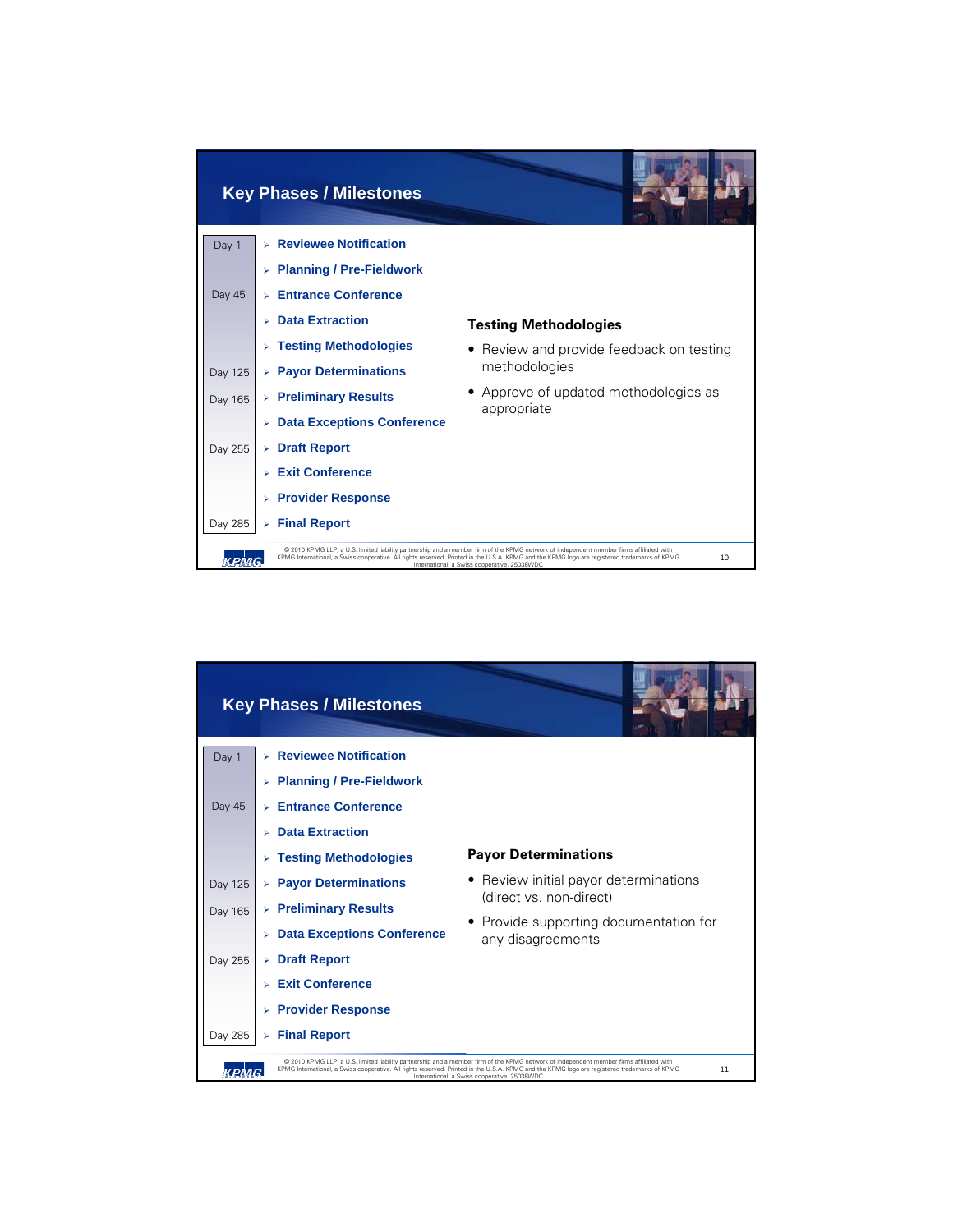

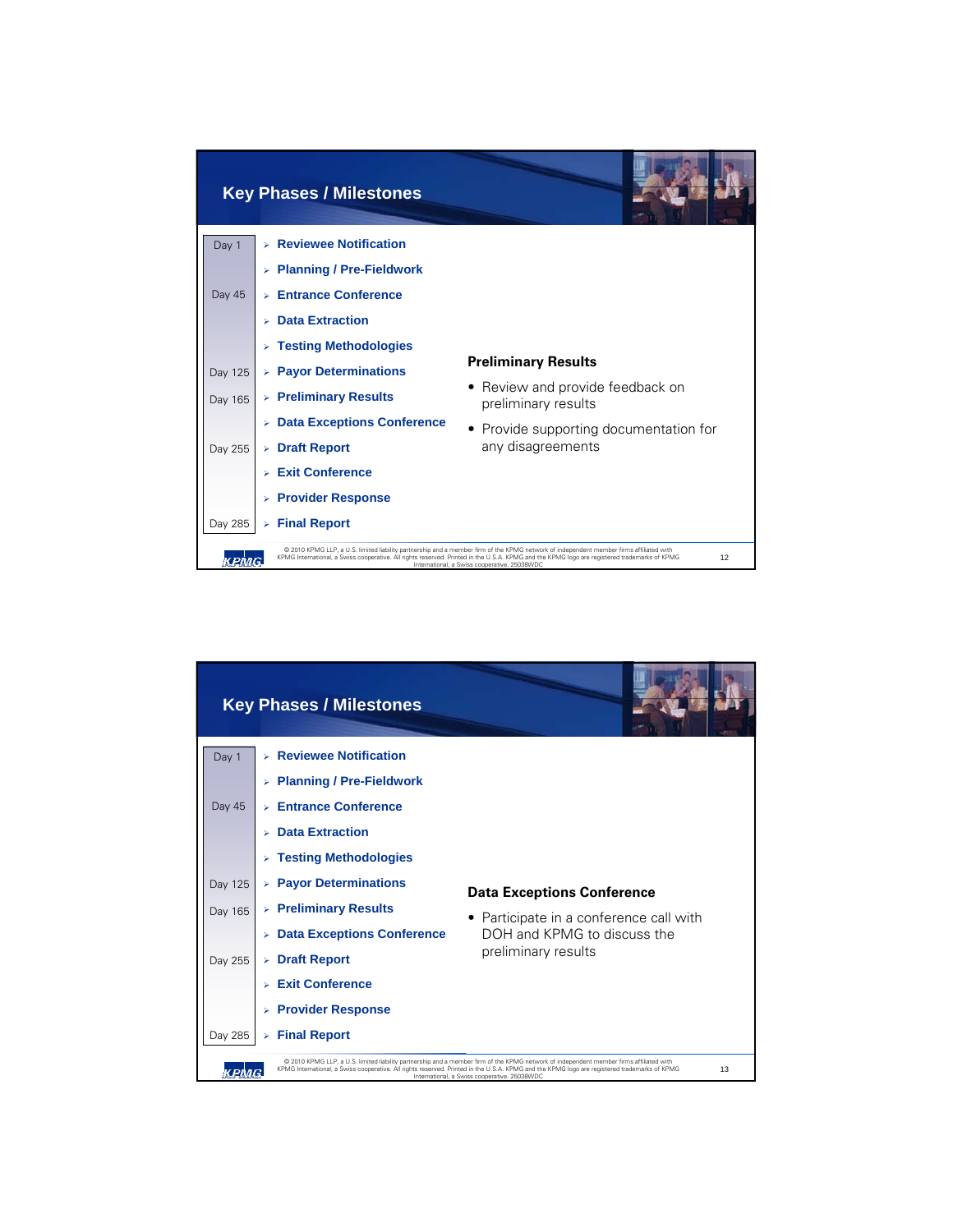

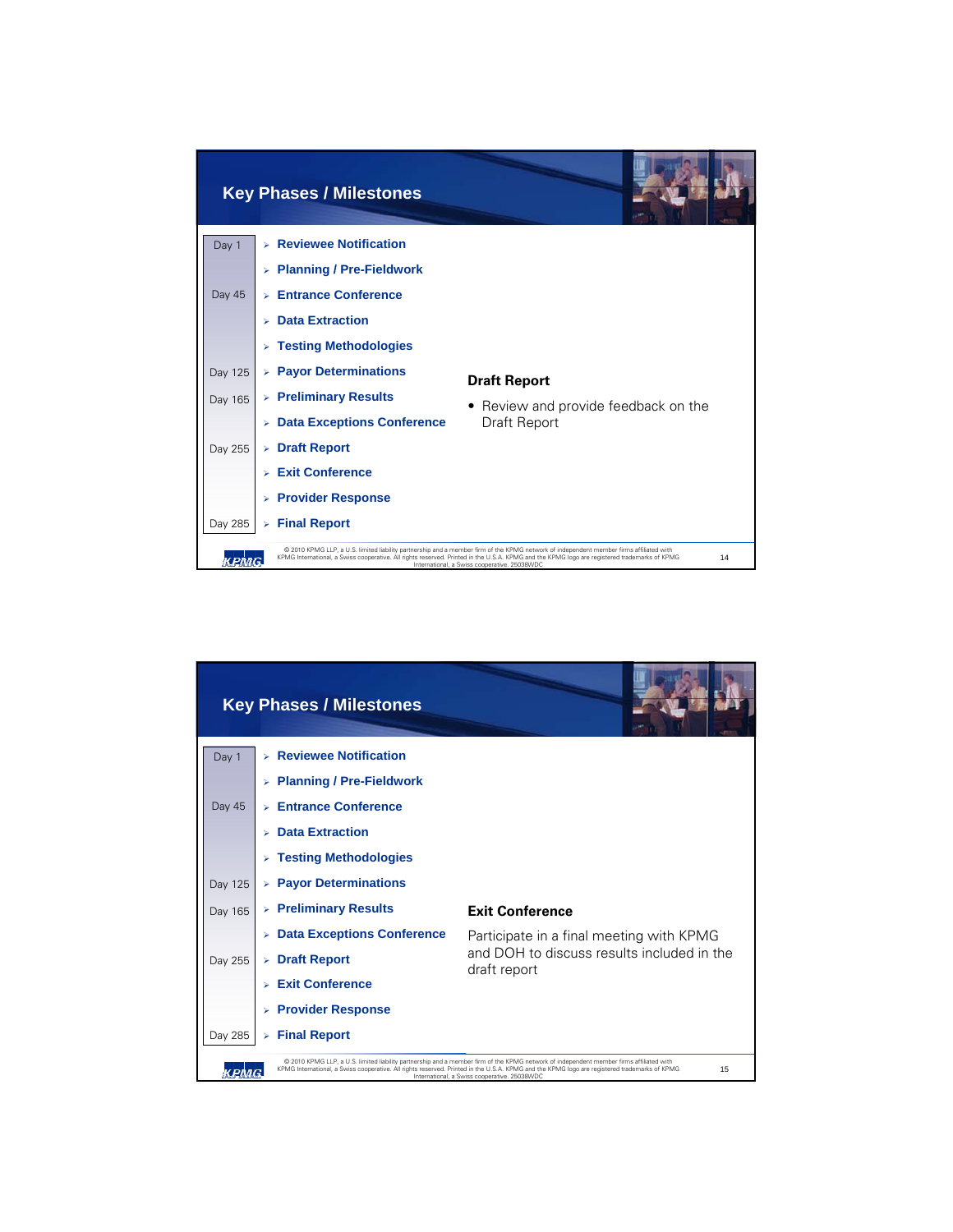

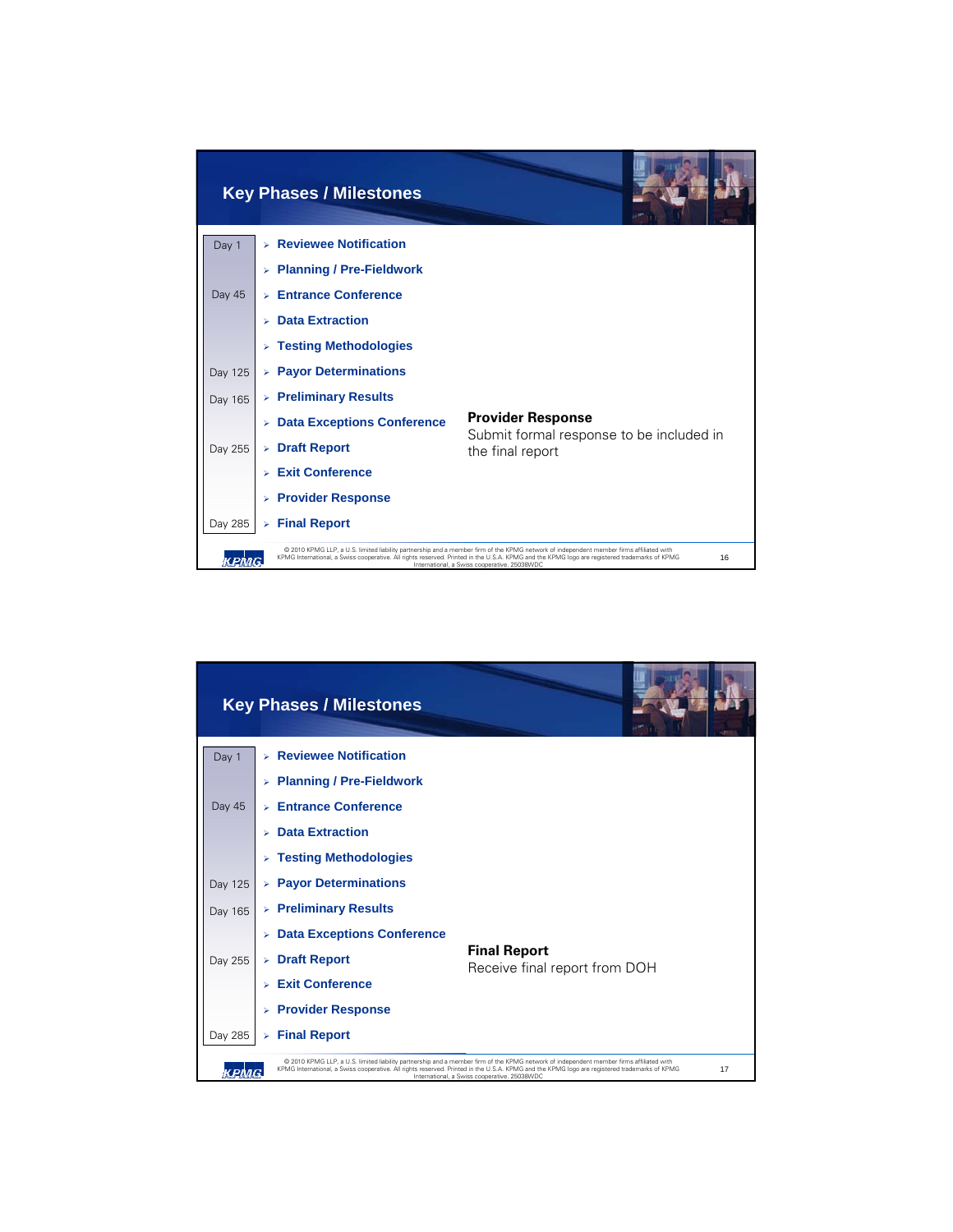

|                                                                          | <b>Potential Issue</b>                                                                                                                                                                                                                                                      | <b>Better Practice</b>                                                                                                                                                                                                                                                                                                                                                                                                                                                                |
|--------------------------------------------------------------------------|-----------------------------------------------------------------------------------------------------------------------------------------------------------------------------------------------------------------------------------------------------------------------------|---------------------------------------------------------------------------------------------------------------------------------------------------------------------------------------------------------------------------------------------------------------------------------------------------------------------------------------------------------------------------------------------------------------------------------------------------------------------------------------|
| <b>Proactive</b><br><b>Planning</b>                                      | Contact person needs to<br>share audit notification<br>package timely to avoid<br>delays in notification and<br>receipt of questionnaire<br>Reviewee does not<br>proactively plan or prepare<br>for the review which impacts<br>the ability to move forward<br>as scheduled | Contact information should be accurate and properly maintained;<br>contact person promptly shares the audit notification package with<br>appropriate stakeholders<br>Reviewee understands that the review begins once the Audit<br>Notification Package is received<br>Appropriate planning for the review requires effort prior to the entrance<br>conference, including identifying appropriate professionals to<br>participate, discussing initial data extraction questions, etc. |
| <b>Continuous</b><br><b>Communication</b><br>and Commitment<br>to Review | Professionals involved are<br>not responsive and/or not<br>being forthright with<br>information                                                                                                                                                                             | Status documents (e.g. status trackers, dashboards, milestone<br>documents, etc.) and emails should be reviewed and responded to in<br>a timely manner to help ensure all stakeholders are on the same page<br>Any delays anticipated in advance should be communicated as soon<br>as possible to KPMG and DOH<br>Cooperation and professionalism are displayed by all parties involved<br>in an effort to move the review forward                                                    |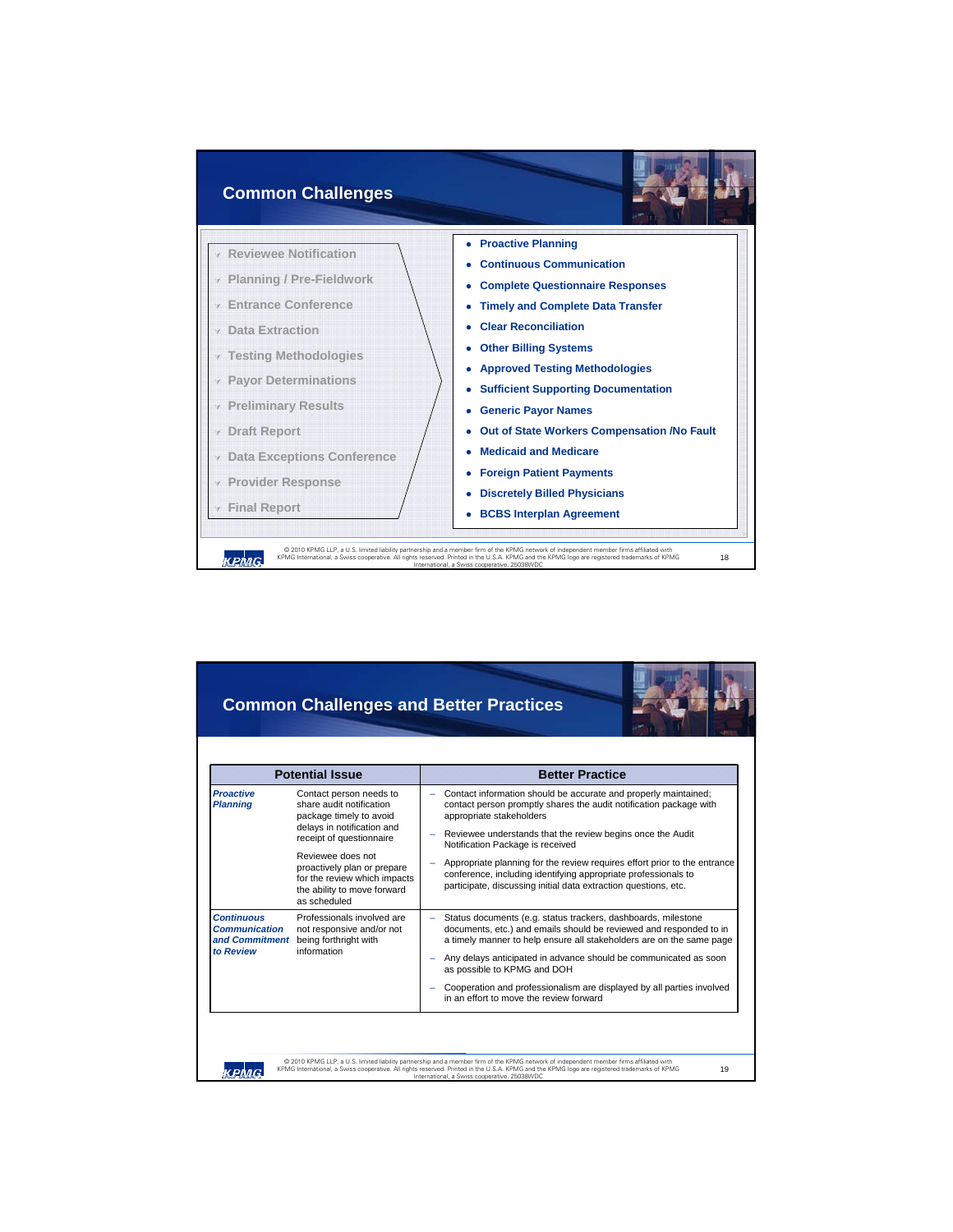## **Common Challenges and Better Practices**



| <b>Potential Issue</b>                                       |                                                                                                                                                                  | <b>Better Practice</b>                                                                                                                                                                                                                                                                                                                                                                                                                                                                                                                                                                                                                                                                                             |  |
|--------------------------------------------------------------|------------------------------------------------------------------------------------------------------------------------------------------------------------------|--------------------------------------------------------------------------------------------------------------------------------------------------------------------------------------------------------------------------------------------------------------------------------------------------------------------------------------------------------------------------------------------------------------------------------------------------------------------------------------------------------------------------------------------------------------------------------------------------------------------------------------------------------------------------------------------------------------------|--|
| <b>Complete</b><br><b>Questionnaire</b><br><b>Responses</b>  | Reviewee does not provide<br>sufficient or complete<br>responses to questionnaire<br>which may result in delays<br>and/or inappropriate testing<br>methodologies | Work on the Questionnaire should begin upon receipt which enables<br>sufficient time to ask any questions about the document, loop in<br>appropriate professionals to assist with completion, and provide<br>complete and detailed responses as necessary.<br>Completed Questionnaire should be able to stand on its own without<br>further explanation.                                                                                                                                                                                                                                                                                                                                                           |  |
| <b>Timely and</b><br><b>Complete Data</b><br><b>Transfer</b> | Data and accompanying Data<br>Representation Letter is not<br>provided in a timely manner or<br>is not complete which causes<br>significant delays               | Any questions related to the data extraction should be asked early on<br>in the process<br>Reviewee understands the data blueprint provided is ONLY a quide;<br>all data fields utilized for HCRA calculations and those necessary to<br>pull supporting documentation (if it should be needed) should be<br>provided<br>Reviewee and KPMG will work together to review sample data prior to<br>deadlines in order to help ensure data is transferred in a workable<br>format<br>Complete and clear data dictionary should be provided with the data<br>Unaltered Data Representation Letter is printed on Provider letterhead<br>and provided with appropriate authorization at the time the data is<br>delivered |  |
|                                                              |                                                                                                                                                                  | @ 2010 KPMG LLP, a U.S. limited liability partnership and a member firm of the KPMG network of independent member firms affiliated with<br>KPMG International, a Swiss cooperative. All rights reserved. Printed in the U.S.A. KPMG and the KPMG logo are registered trademarks of KPMG<br>20<br>International, a Swiss cooperative. 25038WDC                                                                                                                                                                                                                                                                                                                                                                      |  |

|                                                           | <b>Potential Issue</b>                                                                                                                                                                                                                | <b>Better Practice</b>                                                                                                                                                                                                                                                                                                                                                                                     |
|-----------------------------------------------------------|---------------------------------------------------------------------------------------------------------------------------------------------------------------------------------------------------------------------------------------|------------------------------------------------------------------------------------------------------------------------------------------------------------------------------------------------------------------------------------------------------------------------------------------------------------------------------------------------------------------------------------------------------------|
| Clear<br><b>Reconciliation</b>                            | Reviewee cannot provide a<br>clear reconciliation from its<br>audited financial statements to<br>the data provided                                                                                                                    | Providers need to be able to coordinate the appropriate financial and<br>operational professionals in order to provide a crosswalk to the control<br>totals in the data provided to the dollars recorded on the entity's<br>audited financial statements for claims<br>Clear explanations for any reconciling items are provided and<br>sufficient evidence supports each material amount                  |
| <b>Other Billing</b><br><b>Systems</b>                    | Discretely billed physicians,<br>ambulatory services or other<br>services billed outside of the<br>Provider's main system need<br>to be identified and vetted in an<br>effort to ensure no applicable<br><b>HCRA</b> surcharges apply | With accurate and detailed answers to the Questionnaire, any of the<br>additional billing systems utilized by the Provider will be identified and<br>properly vetted<br>Provider will provide details of what types of services are billed for<br>under the 'other' systems and if necessary provide supporting<br>documentation to enable KPMG to gain comfort that it is not<br>applicable to the review |
| <b>Approved</b><br><b>Testing</b><br><b>Methodologies</b> | Testing methodologies are not<br>adequately reviewed prior to<br>commencement and<br>completion of testwork                                                                                                                           | Reviewee takes the time required to review the testing methodologies<br>provided and provide necessary feedback<br>Once approved, testing methodologies utilized to complete testwork<br>will not need to be revised                                                                                                                                                                                       |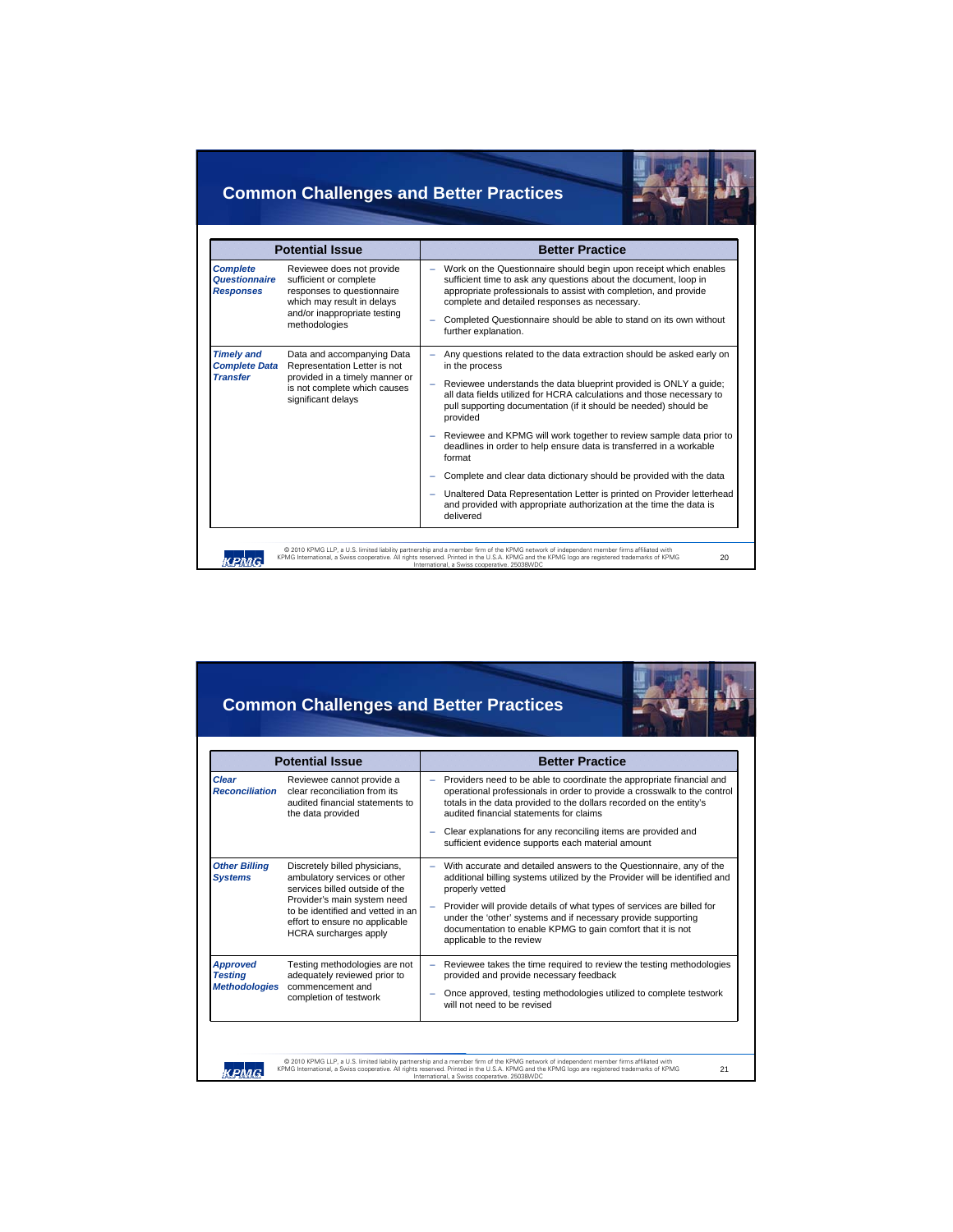## **Common Challenges and Better Practices**



|                                                                              | <b>Potential Issue</b>                                                                                                                                                                                                                 | <b>Better Practice</b>                                                                                                                                                                                                                                                                                                                                                                                                                                                                |
|------------------------------------------------------------------------------|----------------------------------------------------------------------------------------------------------------------------------------------------------------------------------------------------------------------------------------|---------------------------------------------------------------------------------------------------------------------------------------------------------------------------------------------------------------------------------------------------------------------------------------------------------------------------------------------------------------------------------------------------------------------------------------------------------------------------------------|
| <b>Sufficient</b><br><b>Supporting</b><br><b>Documentation</b>               | Supporting documentation<br>is not made available to<br>corroborate statements<br>made by the Provider                                                                                                                                 | Any statements made by the provider, especially as it relates to payor<br>determinations, should be appropriately supported with documentation<br>that demonstrates the statement                                                                                                                                                                                                                                                                                                     |
| <b>Generic Payor</b><br><b>Names</b>                                         | Systems utilized categorize<br>a significant number of<br>payor names under a<br>generic payor name (e.g.<br>commercial miscellaneous)<br>and the actual unique payor<br>names are not provided<br>with the initial data<br>extraction | Any generic payor names are broken down to provide actual payor<br>information so that a determination can be made on each as to their<br>election status<br>Supporting documentation will need to be provided to tie any<br>supplementary data to the original data provided                                                                                                                                                                                                         |
| <b>Out of State</b><br><b>Workers</b><br><b>Compensation</b><br>and No Fault | Reviewee considers all<br>workers compensation and<br>no fault revenue as direct                                                                                                                                                       | It should not be assumed that all workers compensation and no fault<br>-<br>related revenue should be treated as direct<br>Workers Compensation and No Fault that are provided by a third party<br>-<br>insurer should be broken down by insurer name in order to identify<br>whether the applicable payor is direct or non-direct. In the case where<br>the state itself is the risk bearer, then the surcharge percentage would be<br>based upon the election status of that State. |

|                                          | <b>Potential Issue</b>                                                                                                                                                                                                                                | <b>Better Practice</b>                                                                                                                                                                                                                                                                                                                                                                                                                                                                                                                                                                                                                                                                                                                                                                                                                                                                                                                         |
|------------------------------------------|-------------------------------------------------------------------------------------------------------------------------------------------------------------------------------------------------------------------------------------------------------|------------------------------------------------------------------------------------------------------------------------------------------------------------------------------------------------------------------------------------------------------------------------------------------------------------------------------------------------------------------------------------------------------------------------------------------------------------------------------------------------------------------------------------------------------------------------------------------------------------------------------------------------------------------------------------------------------------------------------------------------------------------------------------------------------------------------------------------------------------------------------------------------------------------------------------------------|
| <b>Medicare &amp;</b><br><b>Medicaid</b> | Reviewee does not remit<br>surcharge on Medicare<br>Self-Pay payments related<br>to non-covered services or<br>exhausted benefits<br>Reviewee considers all<br>Medicaid revenue as direct<br>without regard to New York<br>State or out-of-state      | Medicare Self-Pay payments related to non-covered services and<br>exhausted benefits should be identified in the data provided<br>Provider must be able to determine if a Medicaid claim is for an out-of-<br>state plan since the applicable surcharge percentage is contingent upon<br>that state's election status. Payments made under New York State<br>Medicaid are at a reduced rate, applicable only to New York State<br>Medicaid.                                                                                                                                                                                                                                                                                                                                                                                                                                                                                                    |
| <b>Payments</b>                          | Foreign Patient Reviewee does not remit<br>surcharge on foreign<br>national or foreign<br>government employee<br>payments received.<br>Reviewee does not remit<br>surcharges on revenue<br>received for services<br>provided to a foreign<br>patient. | Not all foreign national or foreign governmental employees are exempt<br>from paying surcharges; ONLY foreign diplomatic missions covered by<br>Vienna convention which are self-insured for purposes of providing health<br>insurance coverage to their employees are considered exempt from<br><b>HCRA</b> surcharge<br>If a foreign patient without insurance coverage receives services from a<br>HCRA designated provider, the patient is assessable at the self-pay rate.<br>Payments received directly from foreign governments are considered<br>"unspecified payors" under HCRA and are not obligated to elect.<br>Providers should assess the unspecified payor surcharge rate on their<br>claims to foreign governments. Regardless, providers are obligated to<br>remit the surcharge to the Pool. Payments received from foreign<br>insurance companies are subject to the surcharge percentage based on<br>their election status |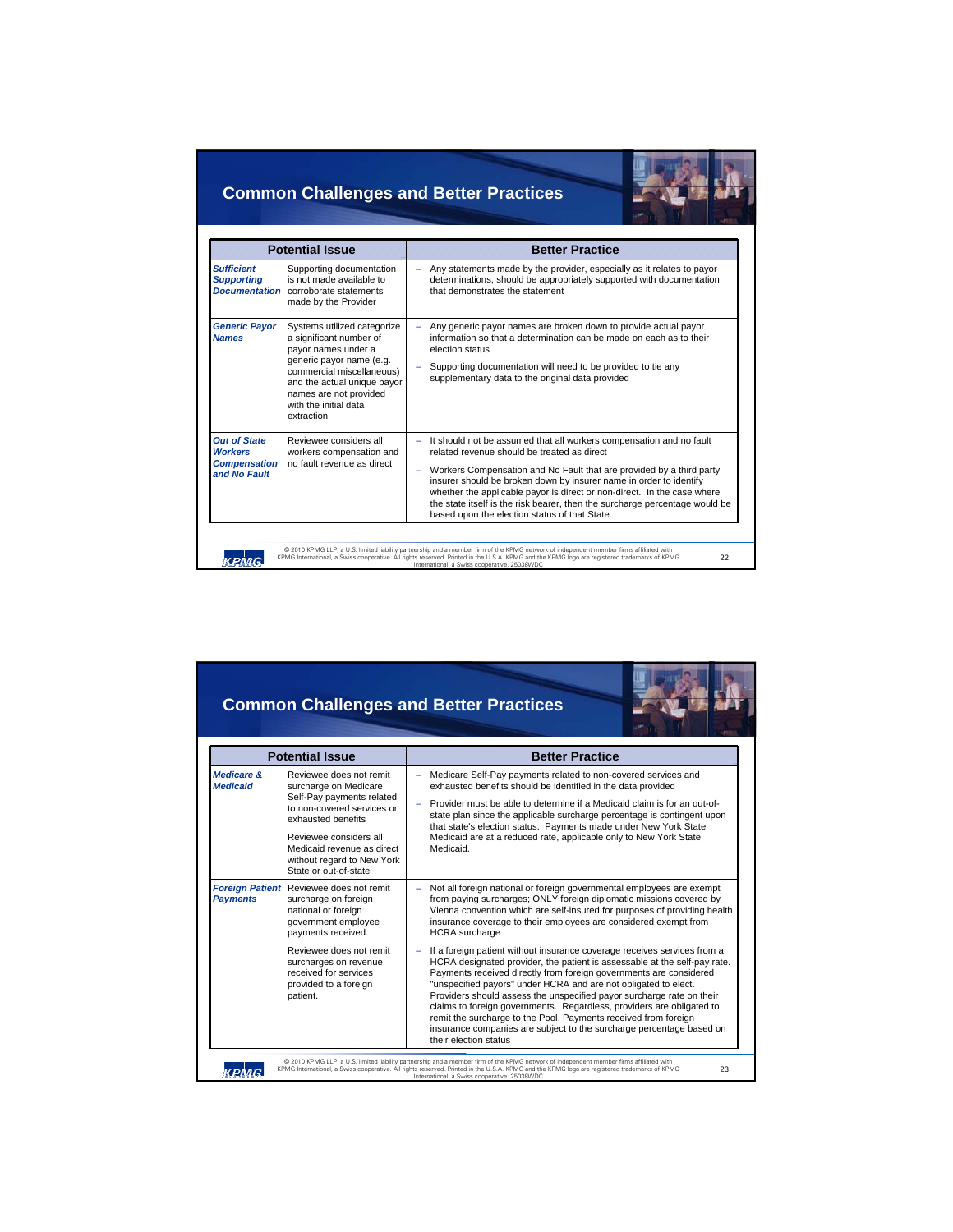



|                                                                                 | <b>Potential Issue</b>                                                                                                  | <b>Better Practice</b>                                                                                                                                                                                                                                                                                                                                                                                                                                                                       |    |
|---------------------------------------------------------------------------------|-------------------------------------------------------------------------------------------------------------------------|----------------------------------------------------------------------------------------------------------------------------------------------------------------------------------------------------------------------------------------------------------------------------------------------------------------------------------------------------------------------------------------------------------------------------------------------------------------------------------------------|----|
| <b>Discretely</b><br><b>Billed</b><br><b>Physicians</b>                         | Some patient revenue for<br>hospital services may pass<br>though physician billing<br>system and vice versa             | In order to be considered non-surchargeable physicians must be private<br>practicing AND discretely billed. Hospital salaried physicians are NOT<br>considered to be private practicing.<br>The structure of a Provider's Physician Practice should be made clear in<br>the responses to the Questionnaire; in addition, supporting<br>documentation may be required to confirm that the revenues generated<br>by the physician practice and discretely billed do not roll into the hospital |    |
| <b>Blue Cross</b><br><b>Blue Shield</b><br><b>Interplan</b><br><b>Agreement</b> | It is not clear whether<br>payments from Blue Cross<br>Blue Shield are processed<br>through the Interplan<br>Agreement. | Provider is able to distinguish between payments received through ITS<br>system for Blue Cross Blue Shield plans and payments received directly<br>from Blue Cross Blue Shield as the payments received directly from Blue<br>Cross Blue Shield may be considered direct or non-direct based on their<br>election status                                                                                                                                                                     |    |
|                                                                                 |                                                                                                                         |                                                                                                                                                                                                                                                                                                                                                                                                                                                                                              |    |
|                                                                                 |                                                                                                                         | @ 2010 KPMG LLP, a U.S. limited liability partnership and a member firm of the KPMG network of independent member firms affiliated with<br>KPMG International, a Swiss cooperative. All rights reserved. Printed in the U.S.A. KPMG and the KPMG logo are registered trademarks of KPMG<br>International, a Swiss cooperative, 25038WDC                                                                                                                                                      | 24 |